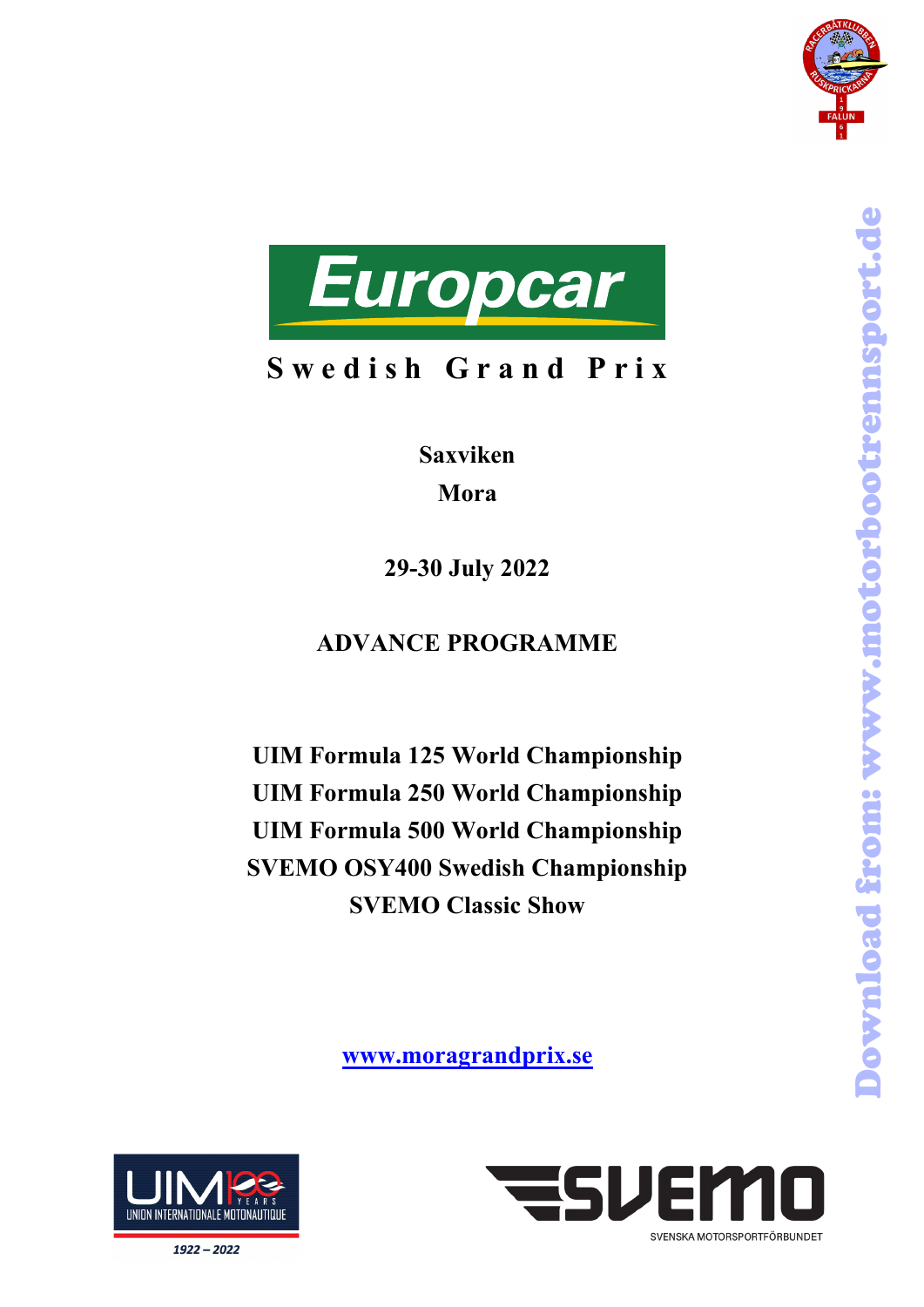

Organizer: Racing Boat Club Ruskprickarna (RPK)

| Event Contact: | Tomas Lind          | $+46705957077$     | tomas.lind@alocenter.se   |
|----------------|---------------------|--------------------|---------------------------|
|                | Anna-Karin Eriksson | $+46$ 70 361 82 05 | ruskprickarna@outlook.com |
|                | Anders Dickfors     | $+46$ 73 820 10 14 | adickfors@hotmail.com     |

#### **Race Officials**

| Officer of the day (OOD):         | Pelle Larsson                       |                           |
|-----------------------------------|-------------------------------------|---------------------------|
| Deputy Officer of the day (DOOD): | Per Svensson                        |                           |
| <b>UIM</b> Commissioner:          | To be decided                       |                           |
| Jury Chairman                     | Per Benson                          |                           |
| Medical Officer:                  | To be decided                       |                           |
| Race Secretary:                   | Anna-Karin Eriksson                 | ruskprickarna@outlook.com |
| Technical Officer:                | To be decided                       |                           |
| Official Timekeeper:              | Patrik Eriksson                     |                           |
| Jetty Marshal:                    | Jonny Norén & Roger Norén           |                           |
| Rescue Team:                      | Sweden Powerboat Rescue Team (SPRT) |                           |
| Medical Services/Ambulance:       | TM:s Ambulans                       |                           |

#### **1. General**

- 1.1. All power units must conform to the UIM Rules & homologations for its class.
- 1.2. All boats must be equipped/constructed according to the 2022 UIM rulebook.
- 1.3. The races are held under the current UIM rules and homologations.
- 1.4. The organizers and race officials retain the right to announce additional rules and regulations. These rules and regulations shall comply with the rules and regulations of the UIM or local requirements and shall be equally mandatory as any other rules and regulations of these races. The race officials shall inform drivers about these additional rules and regulations during the drivers meeting or by official bulletins.
- 1.5. The official language of the event is English.
- 1.6. Any travel, start or prize money as required by class will be paid as per the UIM rules.

## **2. Date & Place**

- 2.1. 29-30 July 2022.
- 2.2. Saxviken Mora Strandgatan 19 GPS: 61.004232, 14.542006 alternative 61°00'15.2"N 14°32'31.2"E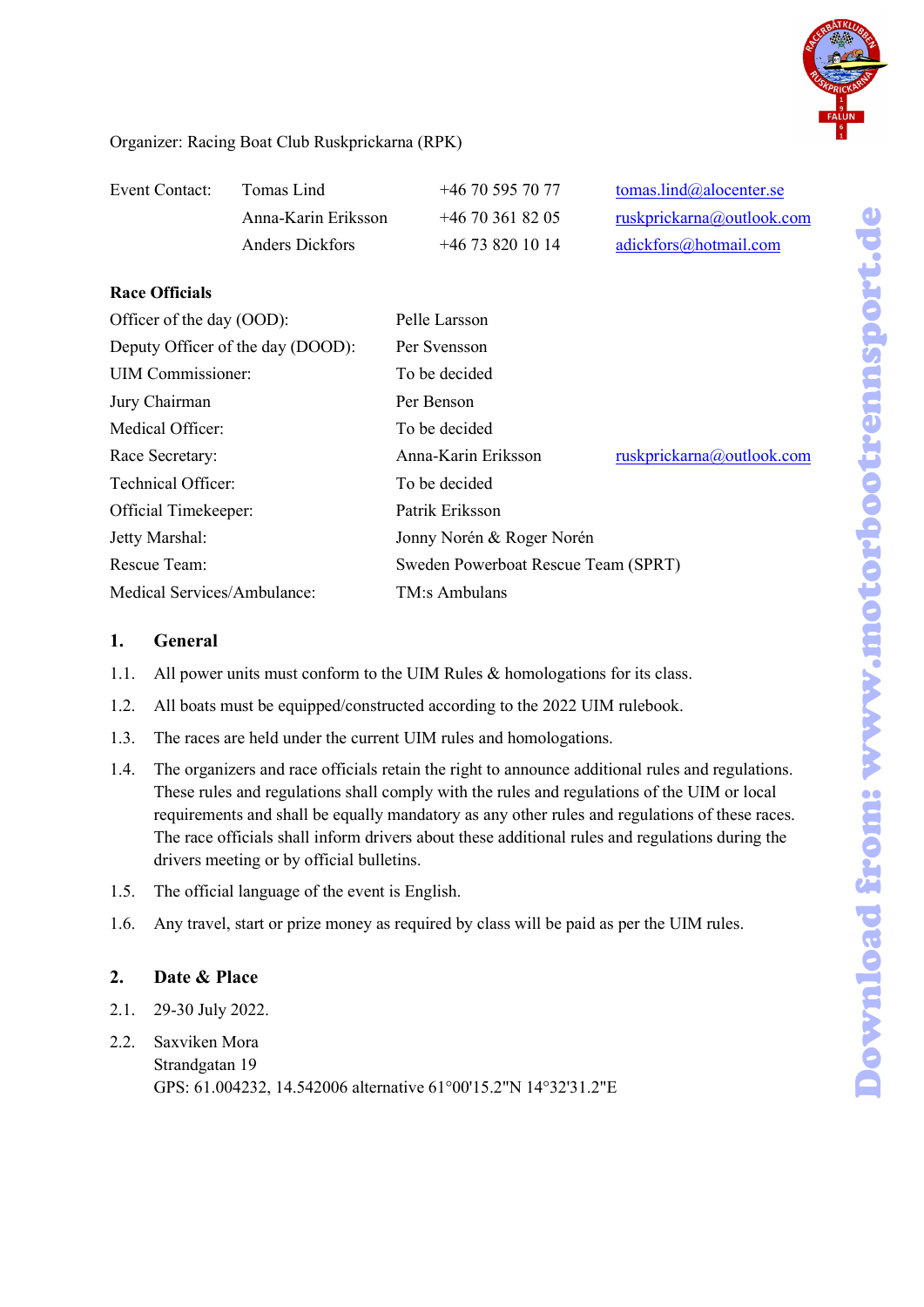

## **3. Participation in all classes in this race.**

- 3.1. Competitors will be admitted to the race only after providing the following documents and acknowledgement of UIM Anti-Doping Rules.
	- Official letter of Start Approval from their National Authority
	- Measurement Certificate
	- Immersion Certificate (F500)
	- Current International License

## *Note: Competitors must present original documents to the race secretary.*

- 3.2. Minimum Age for participation: 16 years for international classes.
- 3.3. All participants in boats without reinforced cockpits. These competitors should take note that UIM Rule 205.11 - CLOTHING PROTECTION will apply.

## **4. Entries**

- 4.1. The entry form must be fully complete and approved by the respective National Authority. You send the entry form direct to the race secretary.
- 4.2. Entry fee for classes F125, F250 and F500 is 100€ which will include necessary third-party liability insurance according to Swedish regulations. All entry fees must be paid before the race start by bank transfer: IBAN: SE9595000099604206469456, BIC/SWIFT: NDEASESS Payment can also be made in cash at registration. National drivers can pay to Plusgiro: 646945-6 or SWISH: 1235604764. • Official letter of Start Approval from their National Authority<br>
• Meansurement Certificate<br>
• Itameration Certificate<br>
• Current International Licence<br>
• Current International Licence<br>
Minimum Age for perticipation: 16
- 4.3. Entries must be sent no later than Friday, July 1 to the race secretary. Anna-Karin Eriksson Arvid Lindmans väg 23 748 30 Österbybruk Sweden E-mail: [ruskprickarna@outlook.com](mailto:ruskprickarna@outlook.com)

The organizer will confirm all entries within three calendar days from receipt of the entry form. If a competitor has not received such confirmation, they are responsible to contact the organizers to verify the application.

UIM rule 203.01 "... driver with late entry may not get travel and prize money."

## **5. Insurance**

- 5.1. All competitors are responsible for their own personal accident insurance.
- 5.2. A third-party liability insurance that covers the amounts of a minimum SEK 10,000,000 on water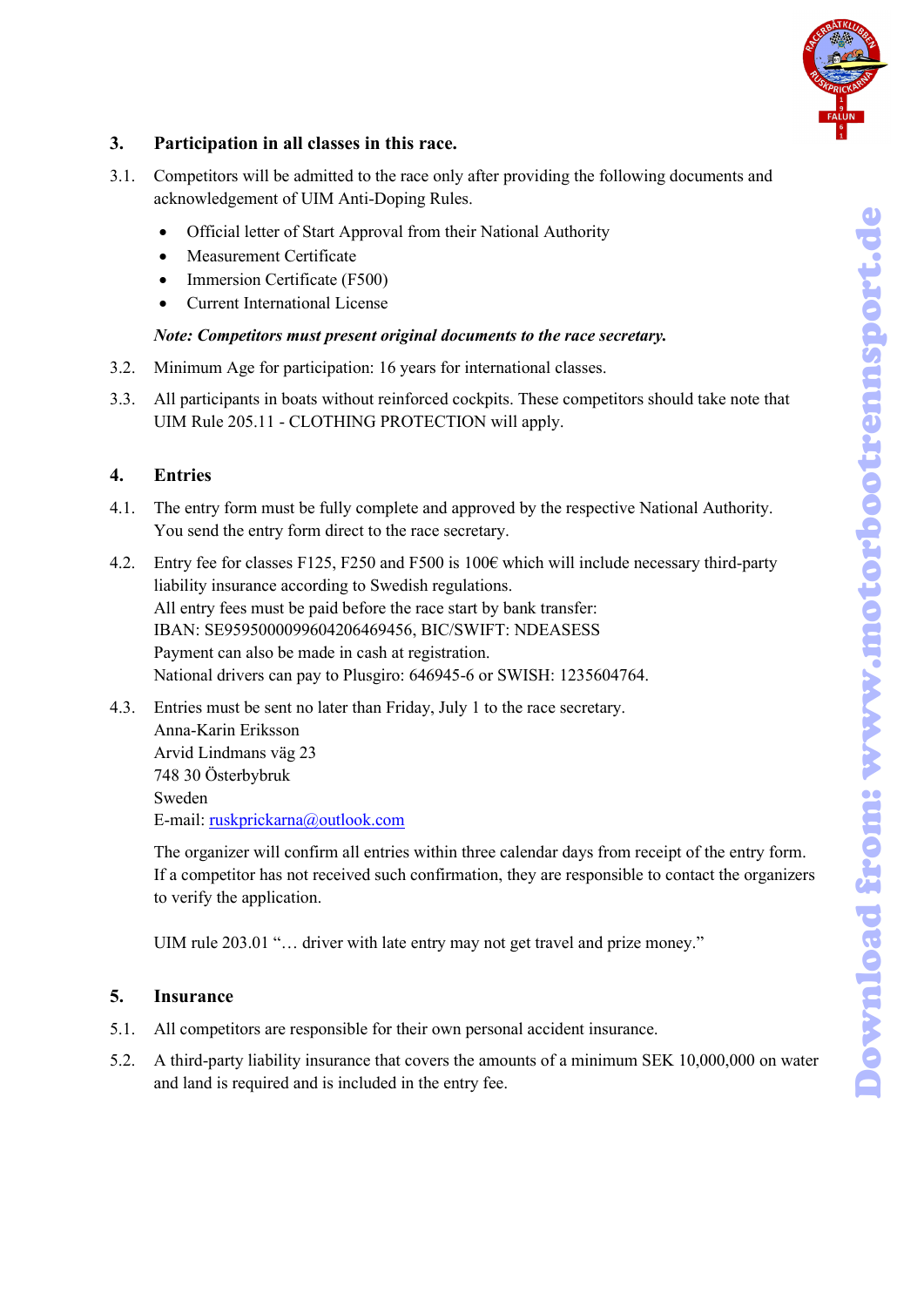

## **6. Racecourse & Information**

| 6.2. | <b>Class</b>     | <b>Start Straight</b> | Lap Length        | No. of Laps | Race Length |
|------|------------------|-----------------------|-------------------|-------------|-------------|
|      | F <sub>125</sub> | 420m                  | 1500m             |             | 10500m      |
|      | F <sub>250</sub> | 420m                  | 1500 <sub>m</sub> |             | 12000m      |
|      | F500             | 420m                  | 1500m             |             | 12000m      |
|      | <b>OSY400</b>    | 420m                  | 1500m             |             | 7500m       |

6.1. All classes will drive three (3) heats and all will count.

## **7. Drivers Meeting**

- 7.1. Mandatory drivers meetings is held on the July 29 & 30 according to the preliminary time schedule. Place and time: In the Pit Area near the Race Office.
- 7.2. Competitors absent from the drivers meeting may lead to disqualification per UIM 204.02.

## **8. Pit Area**

- 8.1. The Pit Marshals instructions must be always obeyed.
- 8.2. The pit area will be open from 15:00 Thursday, July 28 until Sunday, July 31.
- 8.3. Fire extinguisher, every boat in the pit area shall bring their own fire extinguisher and it should be in close proximity of the boat or attached to the trailer.
- 8.4. Any open fire or smoking is strictly prohibited in the pit area.
- 8.5. There will be a maximum of three (3) Pit Passes (including driver) allocated to each team For F500 there will be a maximum of four (4) Pit Passes (including driver) allocated to each team
- 8.6. Team members and competitors must always wear appropriate closed toe shoes in the pit area, and it is recommended that they wear team clothing.
- 8.7. Every member of each team is responsible to take care of the environment around their tent, boats and equipment and to clean their own space in the pit area after the event.
- 8.8. To be applied to all people in the pit area:

A blue Card will be given by the UIM Commissioner or the OOD for any offensive, unsportsmanlike, abrasive, etc. behavior during any official activity (briefing, race control during event etc.).

A second blue card will immediately remove the offender from that activity. Following the subject activity, the Race Jury will meet and determine if further disciplinary action is justified. UIM Rule 406.05.

## **9. Launching of Boats**

9.1. All classes will launch the boats into the water by hand except for F500. They will launch the boats by crane.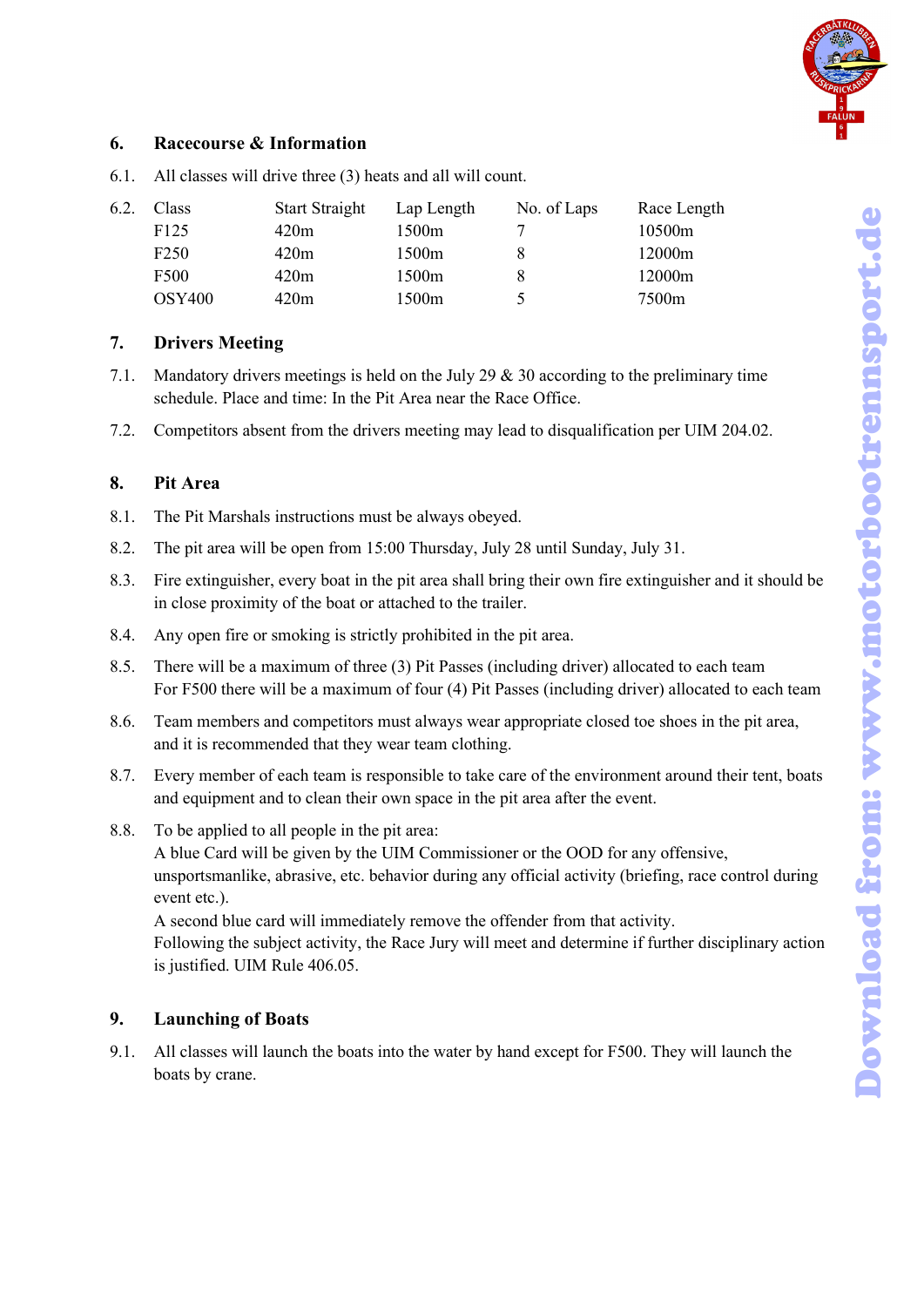

#### **10. Fuel**

- 10.1. Competitors shall bring their own methanol to the race.
- 10.2. Fuel may be checked and tested during the event by the Technical Committee according to UIM 508 Rules.

#### **11. Practice**

11.1. Practice will only be allowed during the official practice sessions according to the time schedule. Practice outside the race circuit and before or after the authorized time will be subject to disqualification from the event (UIM Rule 205.13).

## **12. Start**

- 12.1. The start will be dead engine start from a jetty as per UIM Rules.
- 12.2. The start will be according to UIM rule 307.01 and 307.02.
- 12.3. The start will be signaled with lights or flag start if lights fail.
- 12.4. The start procedure will be 2, 1 and 30 seconds, except for F500 that will have 3, 2, 1 and 30 seconds.
- 12.5. On the start jetty, each driver may only be accompanied by a maximum of two mechanics, except for F500 that can be accompanied by a maximum of three mechanics.
- 12.6. It is the driver's responsibility to place the boat on the start line in time.
- 12.7. Late starters per UIM rule 307.04 can only join the field after turning right of the safety buoy outside the jetty after signal and instructions of the Jetty Marshall.
- 12.8. Restarts as per UIM 311 Rules. Only one restart per heat, except the final heat.

## **13. Finish**

13.1. In accordance with UIM Rules 316 and 317.02.

#### **14. Weighing**

14.1. The Technical Committee can carry out weighing at any time. The scales cannot be protested.

#### **15. Results and Protests**

- 15.1. Results will be published on the Board near the Race office.
- 15.2. Results may be posted on [www.moragrandprix.se](http://www.moragrandprix.se/) as soon as they are available. The final results may be published on [www.moragrandprix.se](http://www.moragrandprix.se/) at the end of the event.
- 15.3. Any protests must be submitted to the Race Secretary in English according to UIM 403 Rules.
- 15.4. Protest fee is 80 EUR or 800 SEK and must be paid at the time of lodging the protest.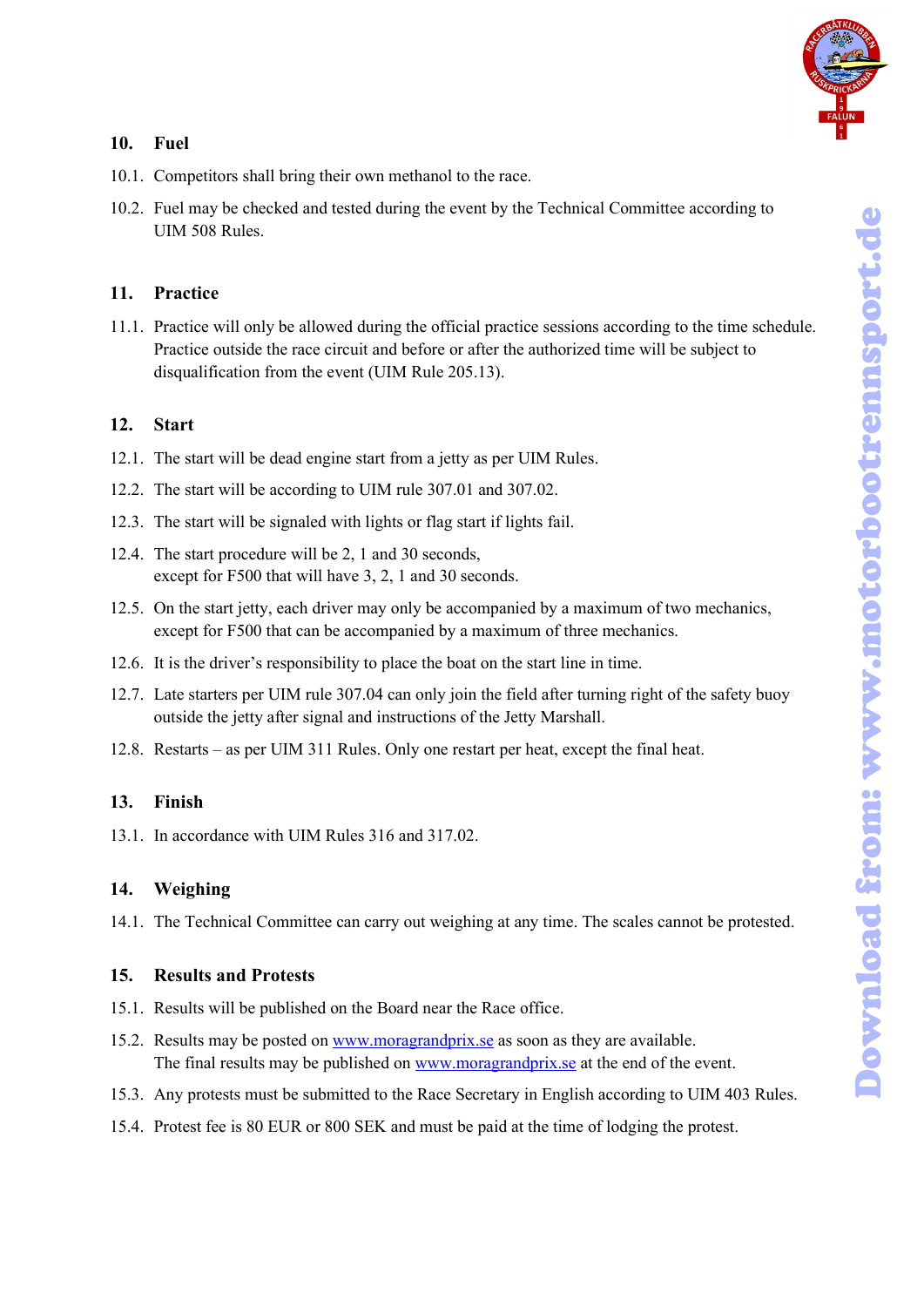

## **16. International Jury**

16.1. Participation in the International Jury shall be subject to the official mandate from their National Authority. All members of the International Jury shall present their credentials to the Race Secretary before the first drivers meeting according to the preliminary time schedule.

## **17. Prizes**

17.1. The first five competitors in each class will receive trophies.

#### **18. Noise and environment**

- 18.1. Drivers are responsible that their engines do not exceed the maximum noise as stated in UIM 505 Rules.
- 18.2. Utmost care must be taken to avoid spilling of fuel and oil. An absorbent carpet must be used to avoid any spillages as stated in UIM Rule 703.
- 18.3. The town of Mora uses waste sorting bins. Teams must sort their own waste during the event. Blue card may be applied to team members if the local rules are not applied.

#### **19. Alcohol and drugs**

19.1. Drivers and mechanics must comply with UIM Rules 205.02.02 and 205.02.03 concerning alcohol and drugs. Random tests will be carried out at drivers meeting and additional tests may be carried out at any time during the event. Written notification will not be given.

#### **20. Buoys**

20.1. Any driver damaging or destroying a buoy (including anchor and weight parts) shall be subject to a 200 EUR or 2000 SEK penalty payable immediately to the Race Office. Should the driver concerned fail to pay the fee she/he will not be allowed to take part in the following heats, until the Race Office has received payment. Remaining buoys and anchors belong to the organizer.

## **21. Large Entry**

- 21.1. In case of exceeding the water approval limit the alternative procedure as specified in UIM Rule 305.04 will apply. Ten (10) drivers will qualify for the final races from their fastest time in the time trails. Those drivers that have not qualified will run a single qualifying race and a certain number of drivers will qualify from that race.
- 21.2. The number of qualifying drivers from time trials and heat will be announced at drivers meetings and may vary according to class.
- 21.3. Maximum number of boats is 18 Qualification Race Duration: 5 laps including the start lap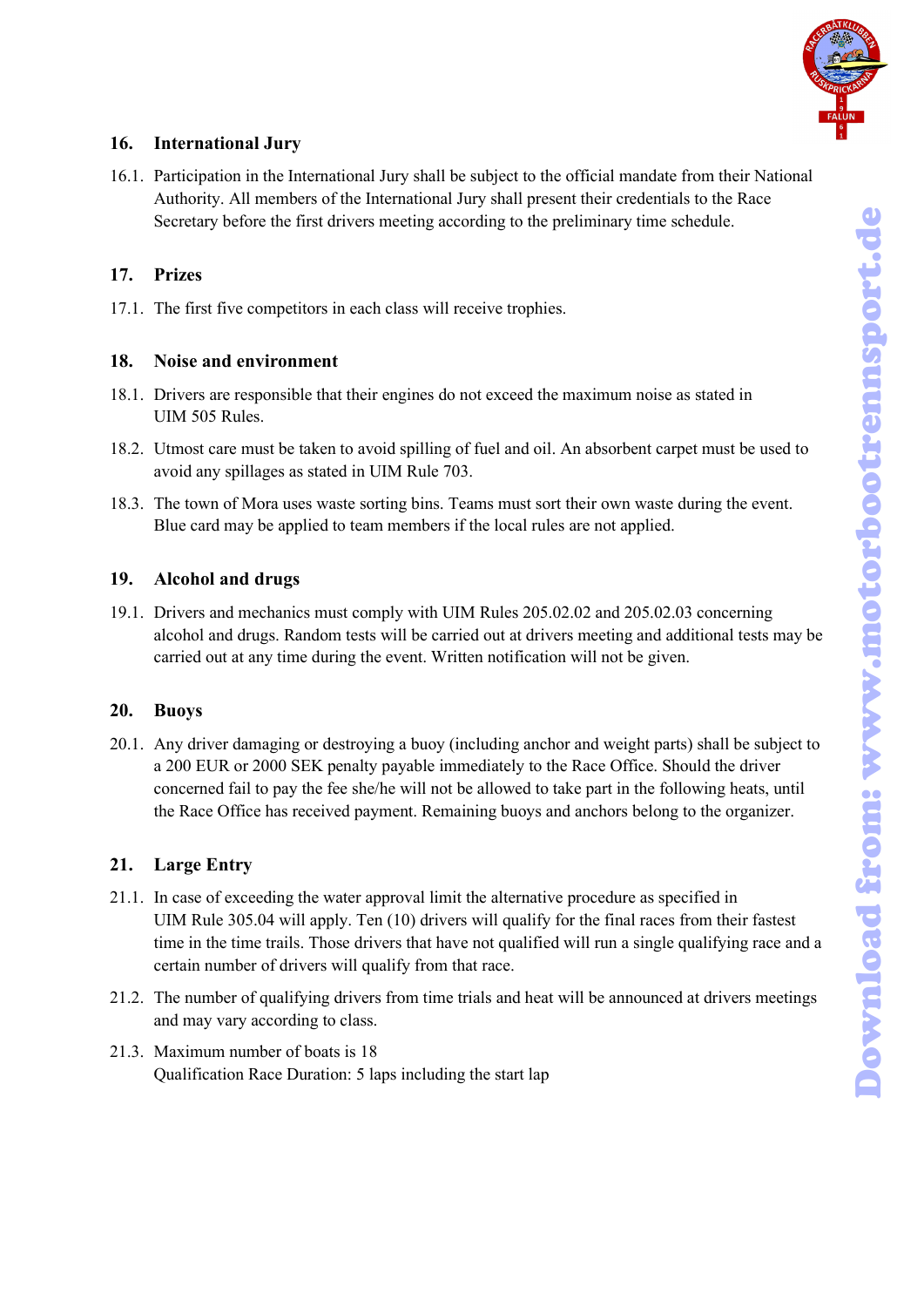

## **22. Accommodation and Catering**

- 22.1. Visit [www.visitdalarna.se](https://www.visitdalarna.se/en/mora) to see suggestion of accommodation and restaurants.
- 22.2. Catering facilities are available on site.

## **23. Visa requirements**

23.1. It is the responsibility of each team and driver to obtain a visa for entry into Sweden if necessary.

Note that, if you need a visa or invitation for obtaining the visa you must contact the organizer as soon as possible. The process of obtaining visas can be time consuming and the organizers may not be able to assist you if you do not give sufficient time.

## **24. Official and Social Functions**

24.1. It is recommended that drivers and teams attending any official functions should be in their team wear. Details of any social functions will be notified before or at the event.

## **25. Additional rules**

- 25.1. The Local Organizer requests the participants to use their national flags and, if available, team uniforms.
- 25.2. The Local Organizer shall in no way have any responsibility towards the drivers, mechanics, or other participants of the Event for any material damages incurred during or in connection with the Event.
- 25.3. The organizer may provide stickers of Local Sponsors of the event, which should be attached, in a visible position, on both sides of the boat as a mandatory requirement of the organizer. UIM rule 203.06.
- 25.4. By signing the attached entry form participants accept the rules and regulations of this Advance Programme, the Instructions of the Local Organizer and the UIM Rules.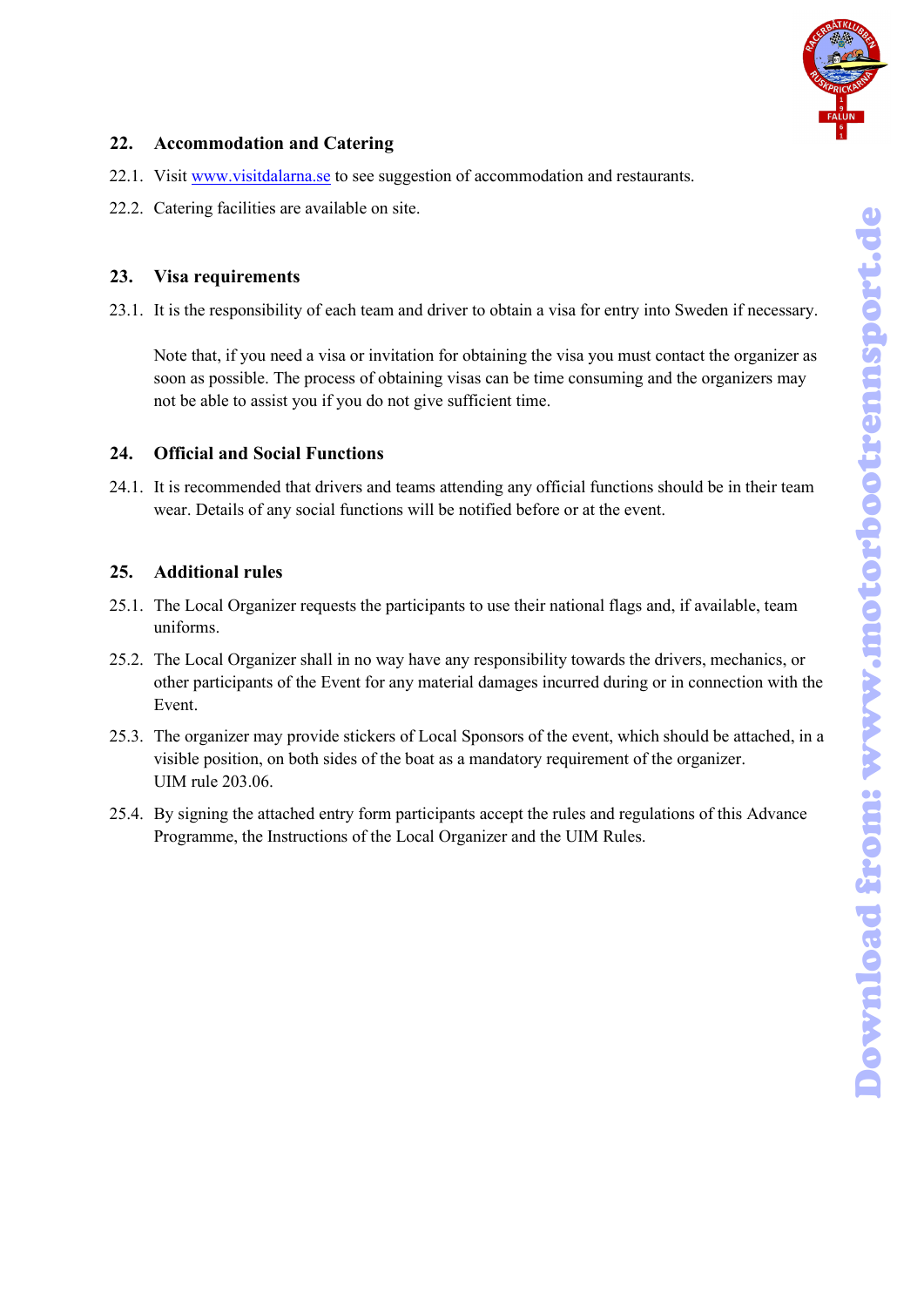

## **26. Preliminary Time schedule (subject to change)**

|             | <b>Thursday 2021-07-28</b>              |            |          |                  |
|-------------|-----------------------------------------|------------|----------|------------------|
| 15:00-21:00 | Document control and scrutineering      |            |          | All classes      |
|             | <b>Friday 2021-07-29</b>                |            |          |                  |
| 07:00-08:00 | Document control and scrutineering      |            |          | All classes      |
| 08:00-08:15 | Drivers meeting                         |            |          | OSY400, Classic  |
| 08:15-08:45 | Drivers meeting                         |            |          | F125, F250, F500 |
| 09:00       | Free practice with time keeping         |            |          | <b>OSY400</b>    |
| 09:30       | Free practice                           |            |          | F125             |
| 10:00       | Time trial                              | $2x15$ min | 2 groups | F <sub>125</sub> |
| 10:30       | Free practice                           |            |          | F <sub>250</sub> |
| 11:00       | Time trial                              | $2x15$ min | 2 groups | F <sub>250</sub> |
| 11:30       | Classic race boats                      |            |          |                  |
| 12:00       | Free practice                           |            |          | F500             |
| 12:30       | Time trial                              | $2x15$ min | 2 groups | F500             |
| 13:00-15:00 | L U N C H (cruising with classic boats) |            |          |                  |
| 15:00       | Heat 1                                  |            |          | <b>OSY400</b>    |
| 15:20       | Heat 1                                  |            |          | F <sub>125</sub> |
| 15:40       | Heat 1                                  |            |          | F <sub>250</sub> |
| 16:00       | Classic race boats                      |            |          |                  |
| 16:30       | Heat 1                                  |            |          | F500             |
| 17:00-18:00 | Show                                    |            |          | To be announced  |
|             | <b>Saturday 2021-07-30</b>              |            |          |                  |
| 09:00       | Drivers meeting                         |            |          | All classes      |
| 09:30       | Free practice                           |            |          | <b>OSY400</b>    |
| 09:45       | Free practice                           |            |          | F125             |
| 10:00       | Free practice                           |            |          | F <sub>250</sub> |
| 10:15-10:30 | Free practice                           |            |          | F500             |
| 11:00       | Heat 2                                  |            |          | <b>OSY400</b>    |
| 11:20       | Heat 2                                  |            |          | F125             |
| 11:40       | Heat 2                                  |            |          | F <sub>250</sub> |
| 12:00       | Classic race boats                      |            |          |                  |
| 12:30       | Heat 2                                  |            |          | F500             |
| 13:00-15:00 | L U N C H (cruising with classic boats) |            |          |                  |
| 15:00       | Heat 3                                  |            |          | <b>OSY400</b>    |
| 15:20       | Heat 3                                  |            |          | F125             |
| 15:40       | Heat 3<br>F <sub>250</sub>              |            |          |                  |
| 16:00       | Classic race boats                      |            |          |                  |
| 16:30       | Heat 3                                  |            |          | F500             |
| 17:00-18:00 | Show                                    |            |          | To be announced  |
| 18:30       | Prize giving ceremony                   |            |          |                  |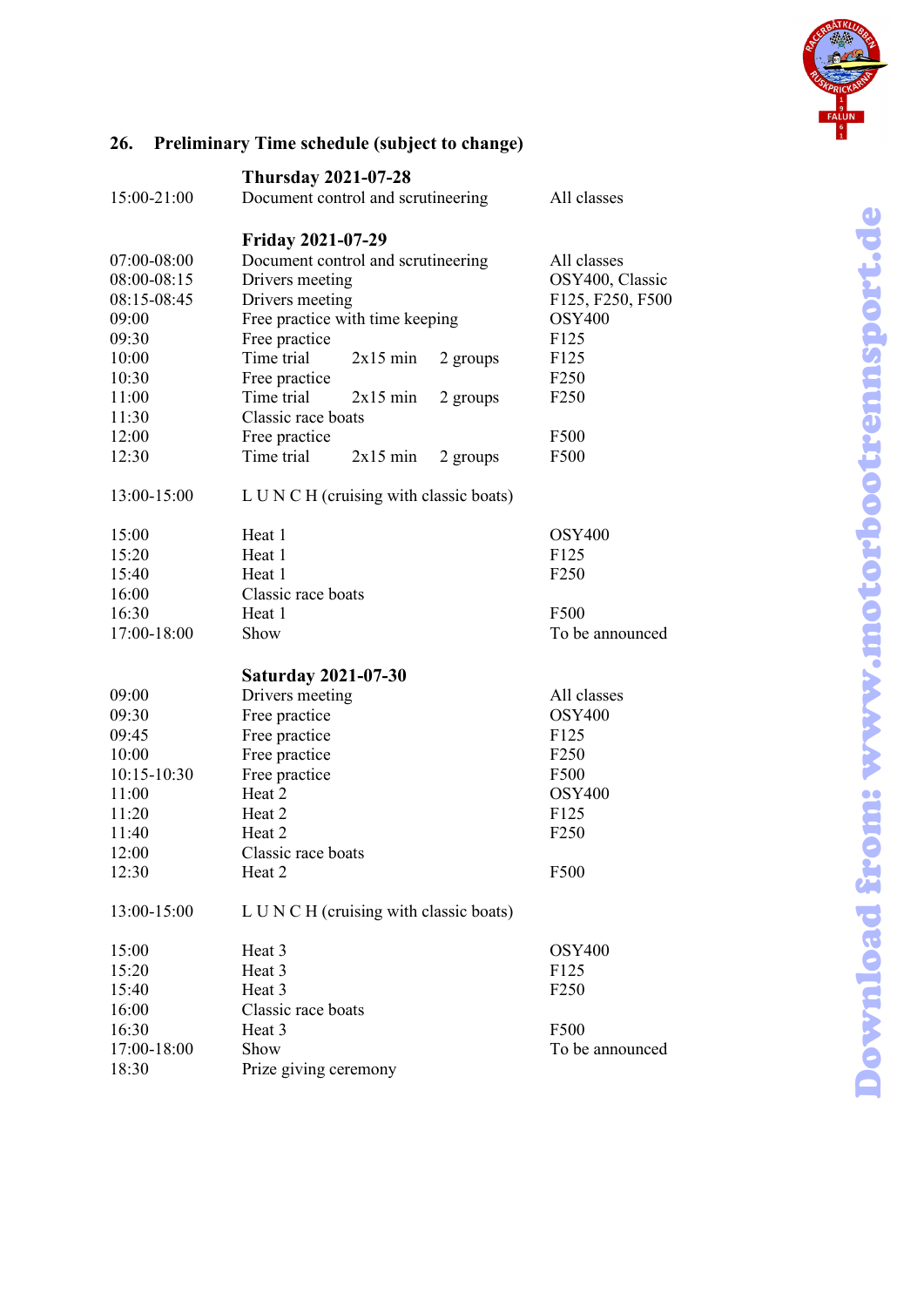

## **27. Risk Statement**

Powerboat Racing is by its nature a dangerous sport and therefore inherently involves an element of risk. However, I understand that having good knowledge of the rules and ensuring that my equipment is in good working order will help to minimize risks.

By participating in or becoming involved with Powerboat Racing organized by UIM and SVEMO affiliated clubs either as a participant, team member or otherwise individuals agree and acknowledge that:

- i. they are aware of the inherent risk involved in the sport and accept responsibility for exposing themselves to such inherent risk, including risks to their person, their property, drowning, hypothermia, collision injuries, burns and other physical injuries as well as possible death.
- ii. they have satisfied themselves that they have the necessary skill and knowledge to take part in the event and deal with the conditions that may arise in the course of a race.
- iii. they will not participate in the event whilst under the undue influence of alcohol, drugs or whilst otherwise unfit to participate.
- iv. they are responsible for the safety of themselves their crew their boat and their property whether afloat or ashore and that the management of their boat including insurance is solely their responsibility.
- v. scrutineering does not constitute a condition survey of the boat and it is solely their responsibility to decide whether or not to start or to continue in any powerboat race.
- vi. ensuring the efficiency and suitability of the helmets and racing vests worn is solely their responsibility.
- vii. the provision of a race management team, patrol boats and other volunteers by the event organizers does not relieve them of their responsibilities.
- viii. to be bound by the conditions of the Race Entry Form, Racing Instructions / Advance Programmes and the General Competition Rules of the UIM and SVEMO.
- ix. they will accept the decisions of the organizing committee and officials nominated by the organizing committee.
- x. they understand that is their responsibility to ensure that the event has suitable insurance cover in place before participating and it is also their responsibility to ensure that they familiarize themselves with event Risk Assessments & Race Instructions / Advance Programmes and bulletins before participating.

## **THE RESPONSIBILITY FOR A COMPETITORS DECISION TO PARTICIPATE IN A RACE OR TO CONTINUE RACING IS THEIRS ALONE**